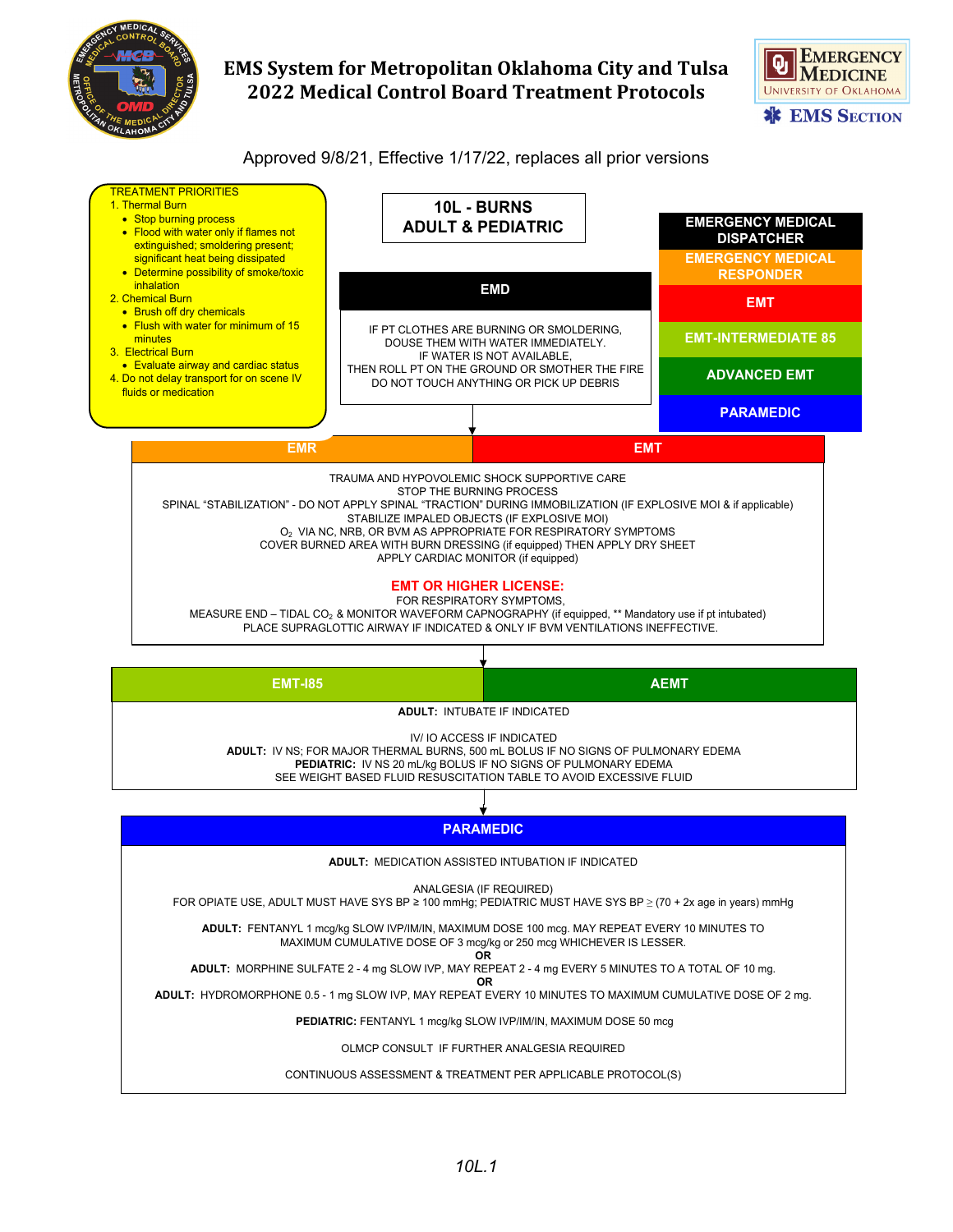

## **EMS System for Metropolitan Oklahoma City and Tulsa 2022 Medical Control Board Treatment Protocols**



Approved 9/8/21, Effective 1/17/22, replaces all prior versions **PROTOCOL 10L: Burns - Adult &Pediatric, cont,**

#### **% Body Surface Area (BSA) Estimation Chart**

Count only Second and Third Degree Burns when calculating estimated %BSA



An alternate method of calculating %BSA involvement is to use the size of the patient's entire hand equal to 1% of their BSA. This is a useful method when calculating smaller burn areas.